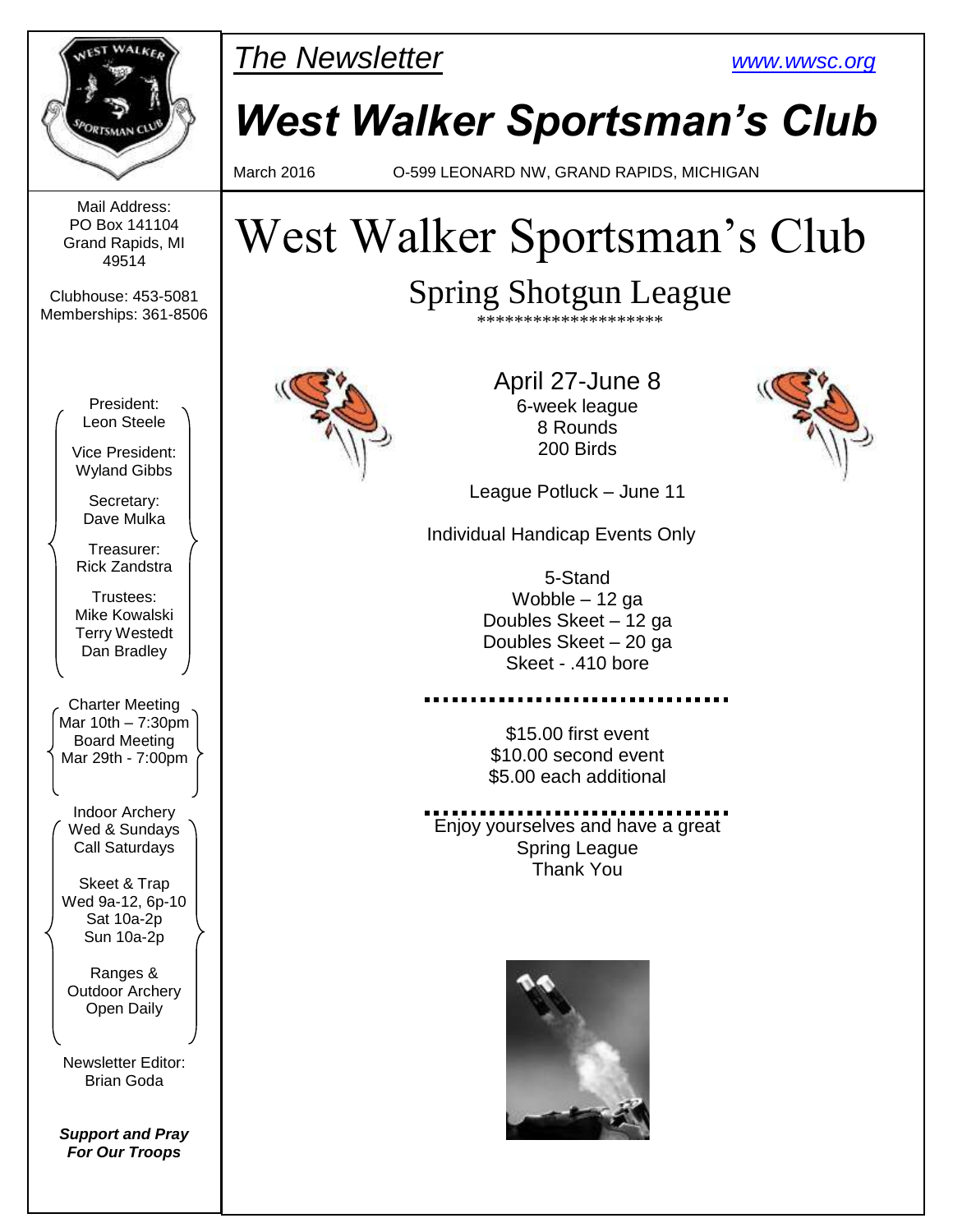Upcoming Steak Nights are Wednesday, April 6<sup>th</sup>, May 4<sup>th</sup>, June 1<sup>st</sup> and July 13<sup>th</sup>. Dinner includes a baked potato, garlic bread, veggies and a salad. Prices are \$10.00 for nonmembers. Members and anyone participating in an ATA/NSSA shoot pay only \$8.00. What a deal  $\odot$ 



The 2015 WWSC Awards were presented at the February Charter Meeting. Our thanks to the following Charter members who have done an outstanding job throughout the year. All of us appreciate their dedication and loyalty.

> Conservationist of the Year – Char Willyard Outstanding Honorary Member of the Year- Jim Rosin Deal E Sayles Sportsman of the Year- Geoff Bodary President's Award- Fred Nabkey Outstanding Member of the Year – Dan Handy and Francis Handy



**Just a reminder to all members, please treat the club grounds, shooting range and clubhouse as your own.**

**Dispose of all brass as well as spent shotgun hulls into the proper receptacles.**

**When at the clubhouse, please dispose of your coffee cups, magazines and empty shell boxes. Just doing these little cleanups makes a difference in how our grounds look as well as not requiring other members to clean up after you.**

**Thank You**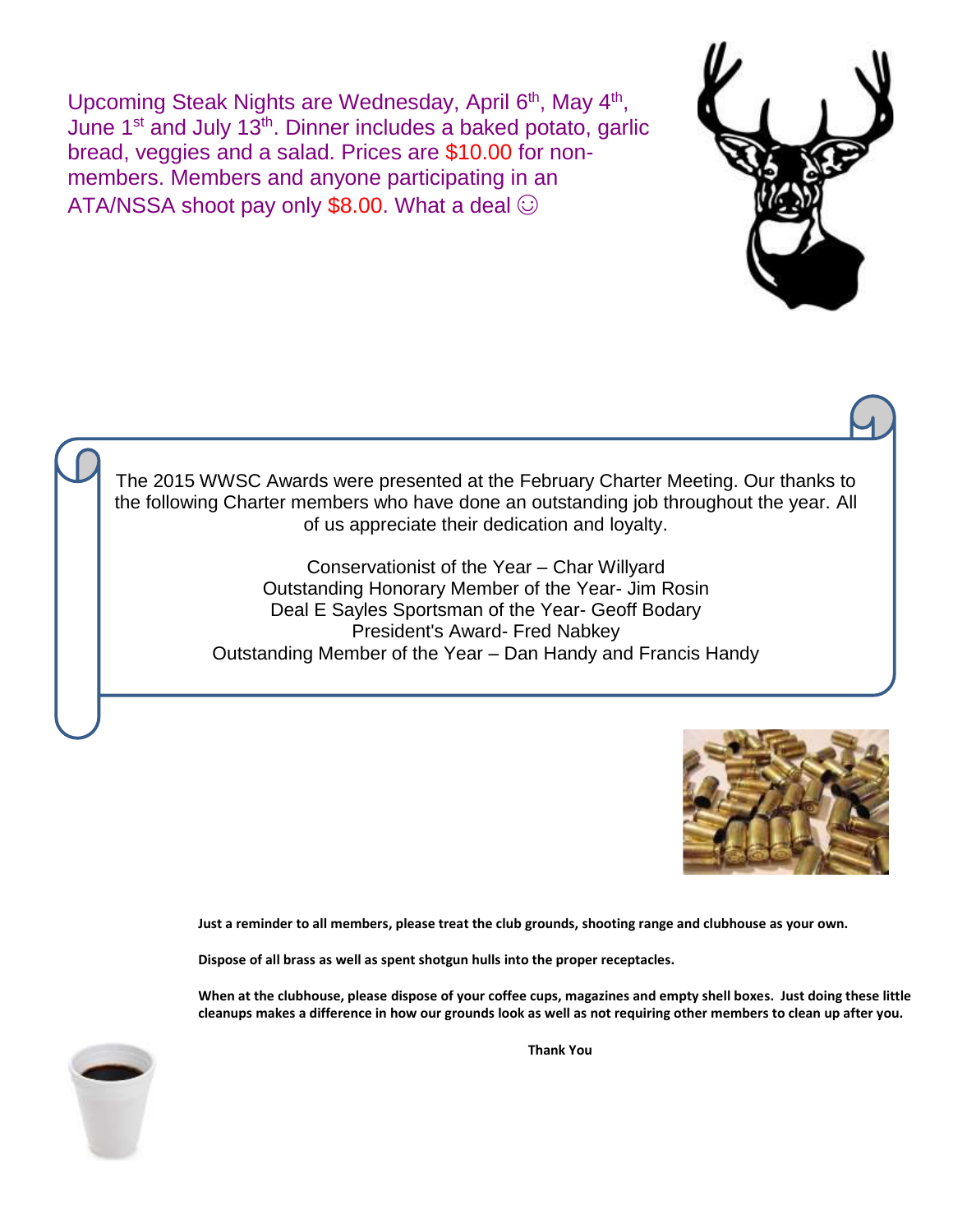### **Gun Safes**

Walk – In Vault Doors Fort Knox – American Security – Graffunder

## **HOOGERHYDE SAFE**

1033 Leonard St NW, Grand Rapids, MI 49504 **Phone: (616) 458-6365** Fax: (616) 485-2554

Mar | S&W M&P 22 Compact

**Aug Ruger AR556 .223**

**Nov Glock Model 21 45ACP**

**Apr Ruger American Predator 22-250 May Springfield XD-S .45ACP 3.3" barrel Jun Henry Golden Boy .22 Magnum Jul Ruger SP101 357 4.2" barrel**

**Sep Springfield XD(M) 9mm 3.8" barrel Oct Remington 11-87 Sportsman 12g**

**Dec** | Beretta A300 Outlander 12g Walnut

**2016 Big Gun Raffle Jan S&W Bodyguard 380 John Nienhuis #195 Feb Ruger 10/22 Takedown Jerry Keil 218**

## **SK FULL DRAW 3-D ARCHERY RANGE**

10751 12th Ave., Grand Rapids, MI 49534 Phone: **(616) 791-7970**

Open 7 Days **Stan Kurek**

Dawn to Dusk WWSC Member

#### **March Range Hours**

**Mar 1 – 15**

Mon – Sat: 9:00am – 6:30pm Sundays: 10:00am – 6:30pm

**Mar 16 – 31**

Mon – Sat: 9:00am – 6:45pm Sundays: 10:00am – 6:45pm

[Link for range hours](http://www.wwsc.org/range-hours.shtml)

[Link for range rules](http://www.wwsc.org/img/ranges/RangeRules.pdf)

# **West Walker Sportsman's Club Pistol-range building rentals**

**CPL/training Rental policy, normally one day includes 2-3 hours range time. Mandatory: The "renter" must be a WWSC Associate/Charter member.**

**CHARTER members: \$100 rental fee with a \$100 refundable damage/cleaning deposit, non-refundable for cancellation. Contact BOD member after event for refund approval.**

**PRIVATE companies for profit: \$200 rental fee with a \$100 refundable damage/cleaning deposit, non-refundable for cancellation. Cost includes a WWSC monitor during the shooting portion of the class. Contact WWSC rental monitor after event for refund approval.**

**FRIENDS OF WWSC: \$\$ donation rental fee with a \$100 refundable damage/cleaning deposit, non-refundable for cancellation. Contact BOD member after event for refund approval.**

#### **NOTES:**

**WWSC rental monitor, for private companies, responsible for clean-up after the private rental activity ie: classroom/restrooms/range area. Monitor payment, \$50.**

**Any company/individual/organization teaching CPL classes must provide current insurance certificate and NRA instructor certification.**



More 2XL t-shirts will be here soon.

T-shirts \$10 (2x Tshirt \$12) Hoodie \$32 (2x Hoodie \$37)